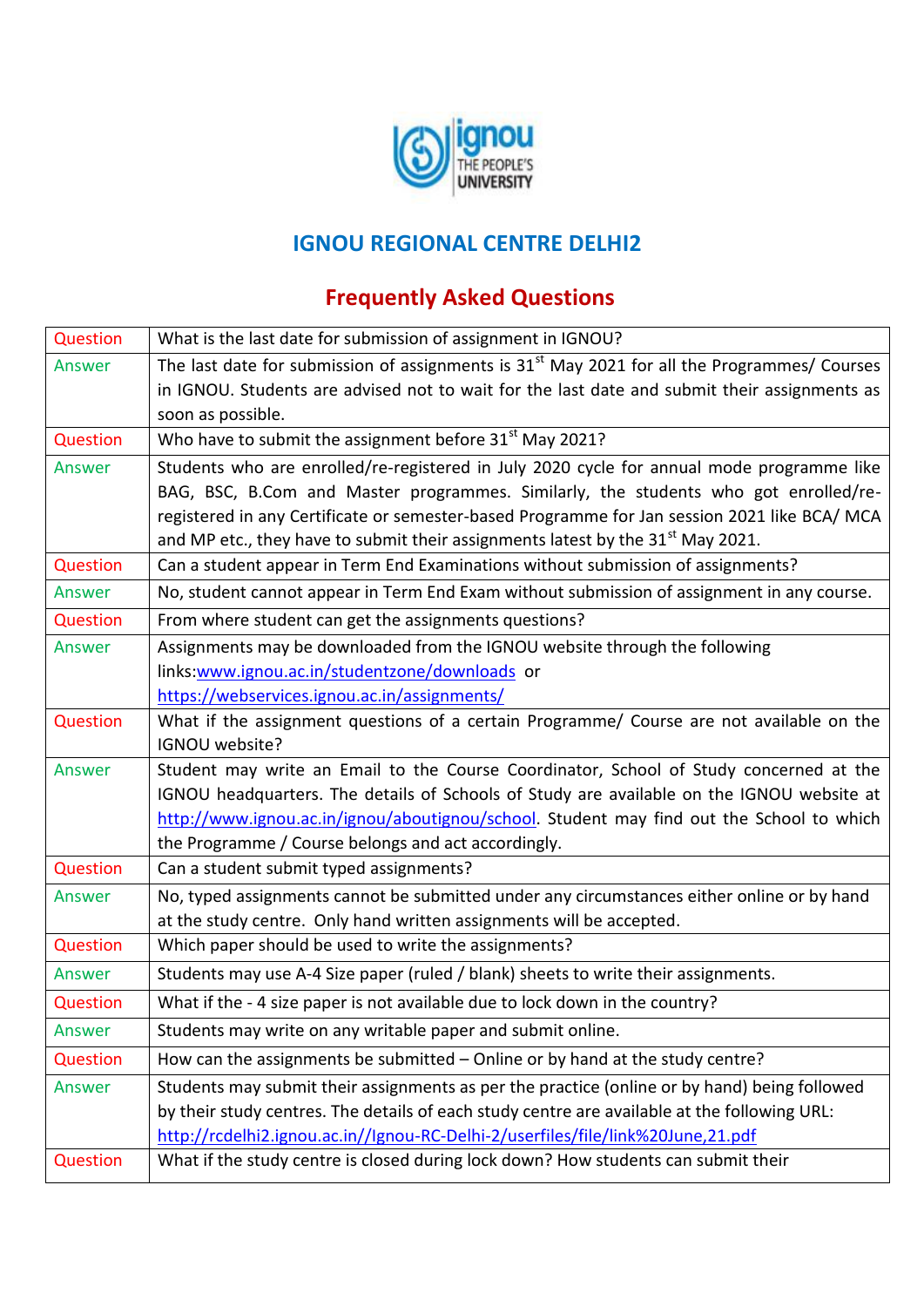|                 | assignments by hand?                                                                                                                                                                                                                                                                                                                                                                                                                                                                                                                     |
|-----------------|------------------------------------------------------------------------------------------------------------------------------------------------------------------------------------------------------------------------------------------------------------------------------------------------------------------------------------------------------------------------------------------------------------------------------------------------------------------------------------------------------------------------------------------|
| Answer          | Students may submit their assignments by hand as per the timing and days mentioned on the<br>above-mentioned links by visiting their study centres as per their convenience. Alternatively,<br>they may send their assignments by speed post. They need to keep a proof of the speed post<br>and photo copy/ies of the assignment/s for future reference, if required.                                                                                                                                                                   |
| Question        | What a student should do if the whole assignments cannot be attached in a single email as one<br>file?                                                                                                                                                                                                                                                                                                                                                                                                                                   |
| Answer          | Student may send scanned assignment separately for each course. They need to mention the<br>specific course in their email. They may send more than one email if they have to send<br>assignments for more than one course.                                                                                                                                                                                                                                                                                                              |
| Question        | Will the students get the receipt of their email for submission of online assignment?                                                                                                                                                                                                                                                                                                                                                                                                                                                    |
| Answer          | No, receipt will be provided. The email sent by the student will be considered as a receipt of<br>the assignment submission.                                                                                                                                                                                                                                                                                                                                                                                                             |
| Question        | Do the students need to submit hard copy of their assignments to their study centres also after<br>online submission?                                                                                                                                                                                                                                                                                                                                                                                                                    |
| Answer          | No. Once the students have submitted their assignments online, there is no need to submit the<br>hard copy at the same. However, they need to retain the hard copies of their submitted<br>assignments with them for future references and records, if required.                                                                                                                                                                                                                                                                         |
| Question        | What should a student do if his/her assignment marks are not updated?                                                                                                                                                                                                                                                                                                                                                                                                                                                                    |
| Answer          | First of all, the assignments submitted by $31st$ May, 2021 for June 2021 exams will normally get<br>updated by August/ September 2021 tentatively. The schedule may get affected due to the<br>covid crisis. Students are requested not to send any query before that period. Thereafter, they<br>may check their grade card status. If they will find that assignment marks are not updated, they<br>may contact their Study Centre/ Regional Centre to resolve your issues, if any.                                                   |
| Question        | Can a student submit his/her assignment at the email ID of the Regional Centre?                                                                                                                                                                                                                                                                                                                                                                                                                                                          |
| Answer          | No. Assignments submitted at any other email ID of Regional Centre or study centre to which<br>they do not belong, will not be accepted. Students are advised to be very careful, and<br>requested to submit their assignments only at their study centre link / email and nowhere else.                                                                                                                                                                                                                                                 |
| <b>Question</b> | From where student can get the guidelines for online submission of assignments?                                                                                                                                                                                                                                                                                                                                                                                                                                                          |
| Answer          | Due to complete lock down, University has permitted all the students to submit the soft copy<br>of their hand written assignments through email at their respective Study Centres latest by<br>31st May 2021. The students have to adhere the following /guidelines while sending the<br>assignments:                                                                                                                                                                                                                                    |
|                 | The assignments should be hand written and scanned properly.<br>The $1st$ page of each assignment should consist of the name of the student,<br>enrolment number, study centre code, course code, Mobile number and email<br>ID of the student.<br>Each page of the assignment must be signed by the students either on top or<br>$\bullet$<br>bottom of the page before scanning and uploading the same.<br>Scan the assignments by using Mobile or Cam Scan separately one by one. The<br>scanned copy should be very clear in nature. |